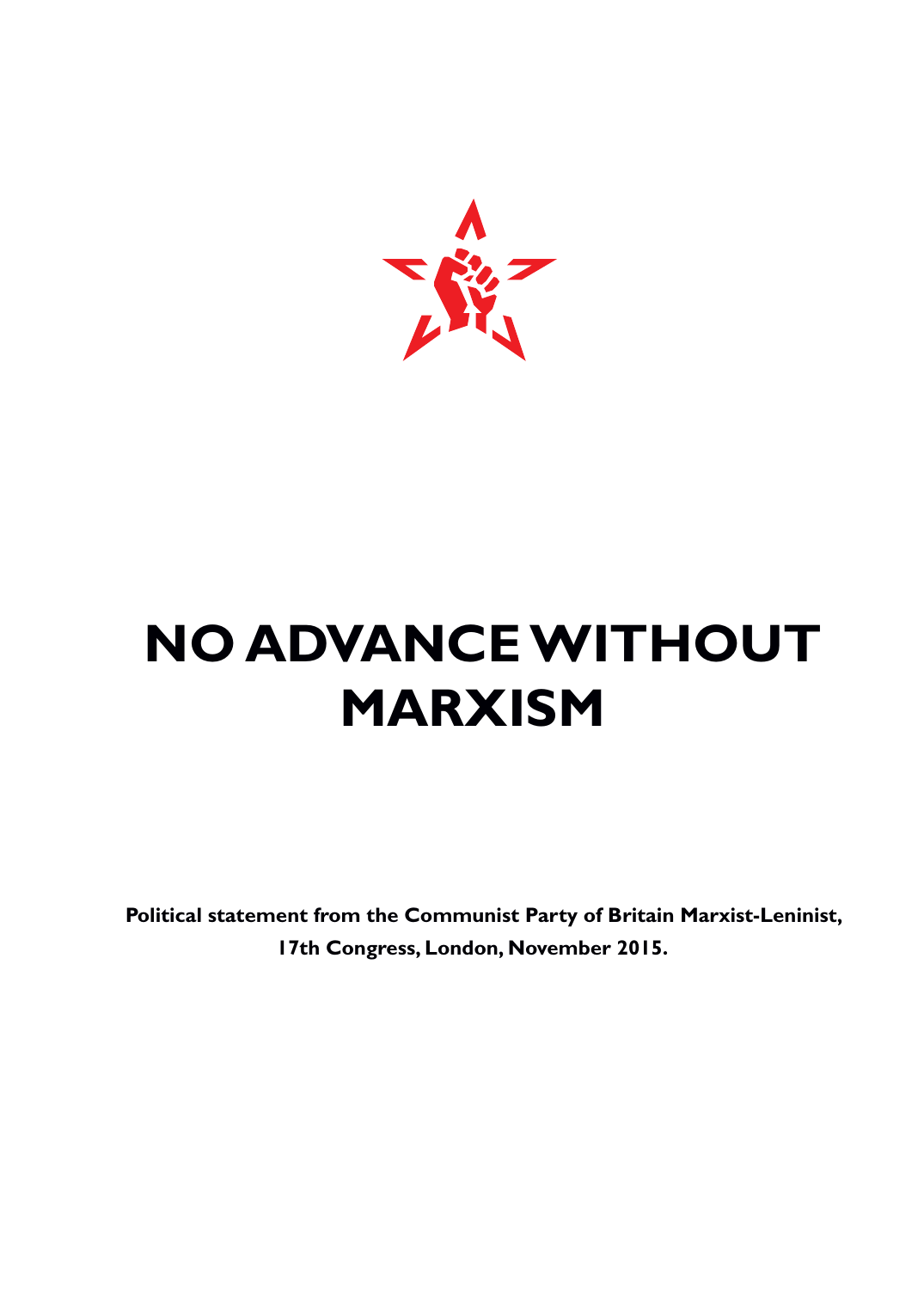## Fight for unity

We have now entered an epoch of fragmentation and chaos, with all the consequences and dangers that implies for our British working class. Over three centuries our class created British society and the nation by a thousand threads and by combining to struggle in the face of exploitation by capitalism. Separatists, Scottish or others, forget this industrial revolution when they hark back to feudal enclaves and regions of a "golden age" that is only myth.

If the struggle against Scottish separatism had been lost in the 2014 referendum, we would surely now be at the forefront of a reunification campaign and be prepared for a long haul. With the onslaught of fragmentation and separatist ideology assailing us from all directions – and being felt throughout Britain – re-unification must still be fought for. Again we can and must be at the forefront

By far the most important aspect of this is to re-establish – and where it didn't exist before, create – a solid sense of working class unity. In the face of bolstered Welsh assembly and Scottish parliament, the resurfacing of regionalism, the imposition of city economic zones, the overthrow of referenda which had rejected city mayors, and the spread of "federalism" across the whole political spectrum, we have to act swiftly and decisively. The Scottish National Party and the Tories collaborate on breaking up Britain in a process of slow independence resulting from their Scotland Bill. Being rushed through Parliament, it destabilises the cohesion of the nation.

These ideas must be pulled apart and in their place the necessity of class unity established. To allow fragmentation to occur is to allow capitalism to win and subject us to increasingly intensive exploitation.

# EU,TTIP and NATO

We now pose the key question – what is the origin of this onslaught?

What we have seen over recent decades is the coming together of the interests of capitalism to create a "free-fire zone" across Europe to intensify such exploitation. The free flow of capital and labour on a massive scale is intended to beat down wages and standards of living, to establish legal case history that binds workers and impedes their resistance. A decade of intense migration with approaching a million from the new European Union states coming to look for work in Britain has had a debilitating effect on schools, housing and medical services. Now anybody who manages to migrate into the EU from outside is added to this reserve army of labour.

The workers at Lindsey oil refinery in 2009 were absolutely right to refuse to accept the dilution of their wages and conditions resulting from an influx of workers on lower rates from Europe. They were also right to use the phrase "British jobs for British workers". They established a precedent. The existence of nation states like Britain – the threads of its nationhood and society united by its growing working class over centuries – is a clear threat to an EU that is envisaged to develop into a state built in the interests of capitalism.

And this is an international capitalism, with the International Monetary Fund behind it and NATO as enforcer, that owes loyalty to no nation. The existence of a strong resistance force – such as our working class has been in part and could be an exemplar – is anathema to the powers of the EU. So fragmentation, federalism and separatism are aided and abetted by the goading, funding and encouragement of the EU.

On top of that we see looming the advent of the Trans-Atlantic Trade and Investment Partnership (TTIP). This would hand over to capitalism the ability to legally attack nation states and is part of the agenda of a strengthened imperialism, a dangerous bloc which would wage war on nations refusing to join or obey its demands. In the face of this, to regain unity, self-respect and self-reliance, a spirit of workers' nationalism is the correct robust response.

## Tasks

In the years up to our 50th anniversary in 2018, we are faced with some strenuous tasks: fighting separatism and bursting its recent "bubble'; winning the referendum in order to free us from the EU; fighting the TTIP treaty; opposing the drive to war by escalating class struggle; putting the struggle for wages back on top of the agenda and convincing and recruiting workers with our clear Marxist analysis. (The best consequence of the economic crisis of capitalism in recent years is without doubt Karl Marx's *Communist Manifesto* becoming a best-seller in Britain). Early gains include the unions Unite, RMT and others signing up to fully oppose TTIP – and the RMT agreeing to campaign to leave the EU in the referendum.

#### Working class role

The only force capable of thoroughly winning these struggles and of resisting and eventually breaking free from capitalism is our united working class. And to carry out such a task we must at all costs avoid being divided – "unity is strength" is an old and straightforward adage that remains valid for all workers. The solidarity shown by the miners of England, Wales and Scotland three decades ago, the Britain-wide support for the Musicians' Union orchestra strike of 1980, the all-Britain support for the Upper Clyde Shipyard work-in in the 1970s, and more recently the united campaign conducted in England, Scotland and Wales by the University and College Union against the attack on further education, are some of many examples of unity in action.

One negative example too: as the concept of work-ins and occupations spread with its threat to capitalism, all the energies of the UCS work-in leaders were channelled into "the Campaign for a Scottish Assembly" – which they foolishly lionised as a possible "workers parliament" – foreshadowing the anti-working class, divisive, separatist "independence" movement of recent years. The years of negativity for our working class that followed included the "love-in" with the EU launched at the 1988 Trades Union Congress by Jacques Delors, president of the European Commission. The illusion that salvation for workers could be handed over on a silver platter served up by Brussels bureaucrats was fostered.

The repatriation of legal powers back to Britain is essential. We should be able to get our own house in order – and that includes a much more vigorous fight against anti-trade union legislation enacted against us over decades by both Tory and Labour governments. The new legal shackles proposed to prevent workers struggling against wage cuts and impoverishment are more akin to the fascist corporate states that workers defeated and discredited in the past.

Nationally, trade unions are more and more ceasing to exist in practice. Getting our own house in order also means revitalising our working class to restore the health of our trade unions and their fighting spirit. It is wrong for isolated "activists" to get elected in major unions on participation of fewer than 10 per cent. The mass of workers must get involved in the democratic structures of their unions. Fortunately recent examples of more than 90 per cent of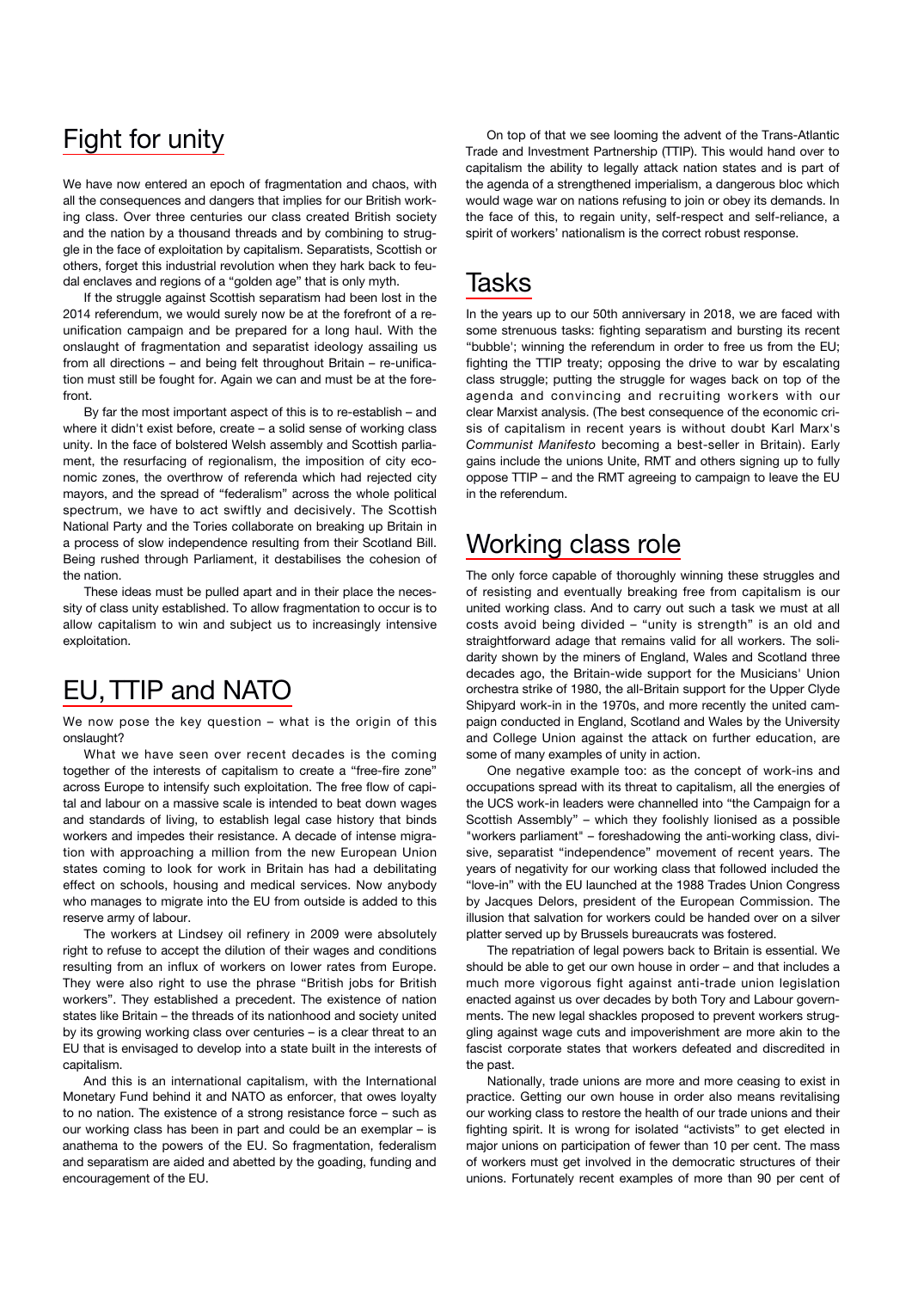union members voting in the ferry wages and privatisation dispute, and the junior doctors' massive majority for industrial action give some hope for a revival.

## The fight to ditch the EU

This is a decisive confrontation that will be fought out in 2016– 2017. Our Party will fight to win and in that we will not be separate from the working class of Britain – we arise from their ranks.

The vast majority of our nation is this working class – that's what gives Britain its unique trade unions, its secular attitude, its collective spirit, its thoughtfulness of contribution, its valuing of redistribution according to need, its independent-minded determination. These characteristics typify the true British values which Cameron now wishes to redefine. These values should be asserted as a source of pride, along with "Never say die" and "Do it yourself". They also sum up what capitalists hate about us – so fragmentation, shackles and chaos for us, while they hope to remain united. United to exploit more intensively in their clubs of EU, TTIP, NATO and IMF, they constitute a war bloc. That's why we say vote to leave the EU in the coming referendum.

Our goals to rebuild Britain, re-industrialise, stop war – let alone starting to create a fresh socialist society – cannot be achieved with these dead hands upon us. We can decide to rebuild Britain and reconstruct a fresh industrial economy – and prosper, as we and many writers have proven, outside the EU. A new world is waiting.

The British people's consistent opposition to joining the euro did not emerge just because that disastrous currency would have had destructive economic consequences for us. No – our independent-mindedness as a class created a deep reluctance to abandon all control over our national economy.

However, it was our own parliamentarians and civil servants who played major roles in drawing up the treaties that lie at the heart of the EU project. The provisions of these treaties – Maastricht, Nice and Lisbon – continue to be applied here more vigorously than elsewhere in Europe. Yes, the British people thoroughly distrusted the euro. But the separatists in Scotland used the smokescreen of "currency union" with sterling to disguise their desire to adopt the euro. In that they undermine Britain – all the more reason that their current "bubble" should be burst, and soon.

The SNP-Tory carve up of Britain is matched now by their uniting to plead for the EU. Some, jumping out of the floundering Labour Party ship, are flocking to their side. And now Sir Richard Branson is enlisted too – his "wisdom" extended to advocating we should join the euro twelve years ago. At least it's clear who opposes us.

Workers in England must rise up against being carved up into regional pockets – shove resurrected kings back into their graves and "Yorkshire First" types back into the mists of time. Already we see regional identities being manufactured by such events as the Institute of Welsh Affairs' Constitutional Convention and the founding meeting of the Northern Citizens' Convention in Huddersfield (which met with no local interest).

Imposing devolution on Manchester was just the start. All appearance of democracy is dead. Where people voted against elected mayors they will be imposed. The idea that if you vote for a policy they will carry it out is now laughably old-fashioned.

The so-called Citizens' movement, borrowed from Chicago by London with the present attempt to spread it around Britain, is just another futile attempt to say "citizens" can take the place of the working class in opposing capitalism.

Oppose the dangerous concept of internal "fiscal autonomy" within Britain – for Scotland, Wales and "regions". We have been pointing out for years that this means de facto separation. Under Gorbachev when his "perestroika" started disintegrating the Soviet Union, Estonia acquired "economic devolution" (i.e., fiscal autonomy). Foreign currency flowed in. Estonian currency was first tied to the Deutschmark, then the euro was adopted – and the EU had Estonia under its control.

## The attack here in Britain

Mass migration provides a potentially limitless reserve army of the unemployed to undermine workers' organisation, pay and conditions built up over centuries by the working class here. Our resistance to this begins with the fight to leave the EU.

We face mass unemployment, underemployment, privatisation, worsening conditions, attacks on pensions, general impoverishment, and assaults on the National Health Service, state education and culture. The fragmentation we have outlined weakens our response while false ideas of "diversity" and "multiculturalism" have led to the fracturing of our social cohesion.

Fighting for jobs, working together, organisation in trade unions, the insistence on using our shared English language, are all ways to unite a working class. Everything that unites us is positive; everything which divides us is negative and must be fought. One success noted earlier this year was the overturning of the Law Society's guidance favouring sharia law following an intense campaign. Workers' unity means one law for all. These key ideas of workers' unity and revitalising our trade unions are essential for countering the attacks on us.

Workers need to become fully conscious of their power and ability as a class. For over a decade the doling out of credit covered up crises while weakening the resolve of workers in the essential struggle for wages.

We need to radically change and refresh thinking – to come to realise that we can rejoin class struggle and change all of the above. We need to possess a willingness to end a failing system, a willingness to start constructing a socialist society that meets the need and ambitions of its people.

In the meantime we must bring back real wealth creation. Such industrial wealth creation has collapsed over the last 30 years. Instead, we see more than £1400 billion worth of pensions assets, for example, being used to cover the government's own debt. (See articles on the pensions scam in *Workers*.) Enforcing a national policy for industrial development and setting up an Industrial Investment Bank to restore manufacturing are two examples of what can be done.

Our journal *Workers* – itself a good example of an upgraded and refreshed project – has thoroughly documented and argued for such industries as coal mining, nuclear energy, shipbuilding, vehicle manufacture and transport infrastructure. This must continue; we must highlight what we need to restore and what new and innovative works we need to undertake. The dominance of finance capital in our economy must be challenged.

There would also have to be state direction of funds made available at low rates of interest to rebuild and expand existing industries, create new ones and modernise infrastructure. And for future reference we have begun analysing the banking system of the Bolsheviks that was at the root of their transforming industrial revolution in the 1920s and 1930s while unemployment and hyperinflation ravaged the rest of the world.

There are some hopeful moves coming from unions and industry – for example, the "Made in Britain" strategy for manufacturing from the Unite union and the push for the revival of British shipbuilding led by the north west of England-based "Keep Our Futures Afloat Campaign".